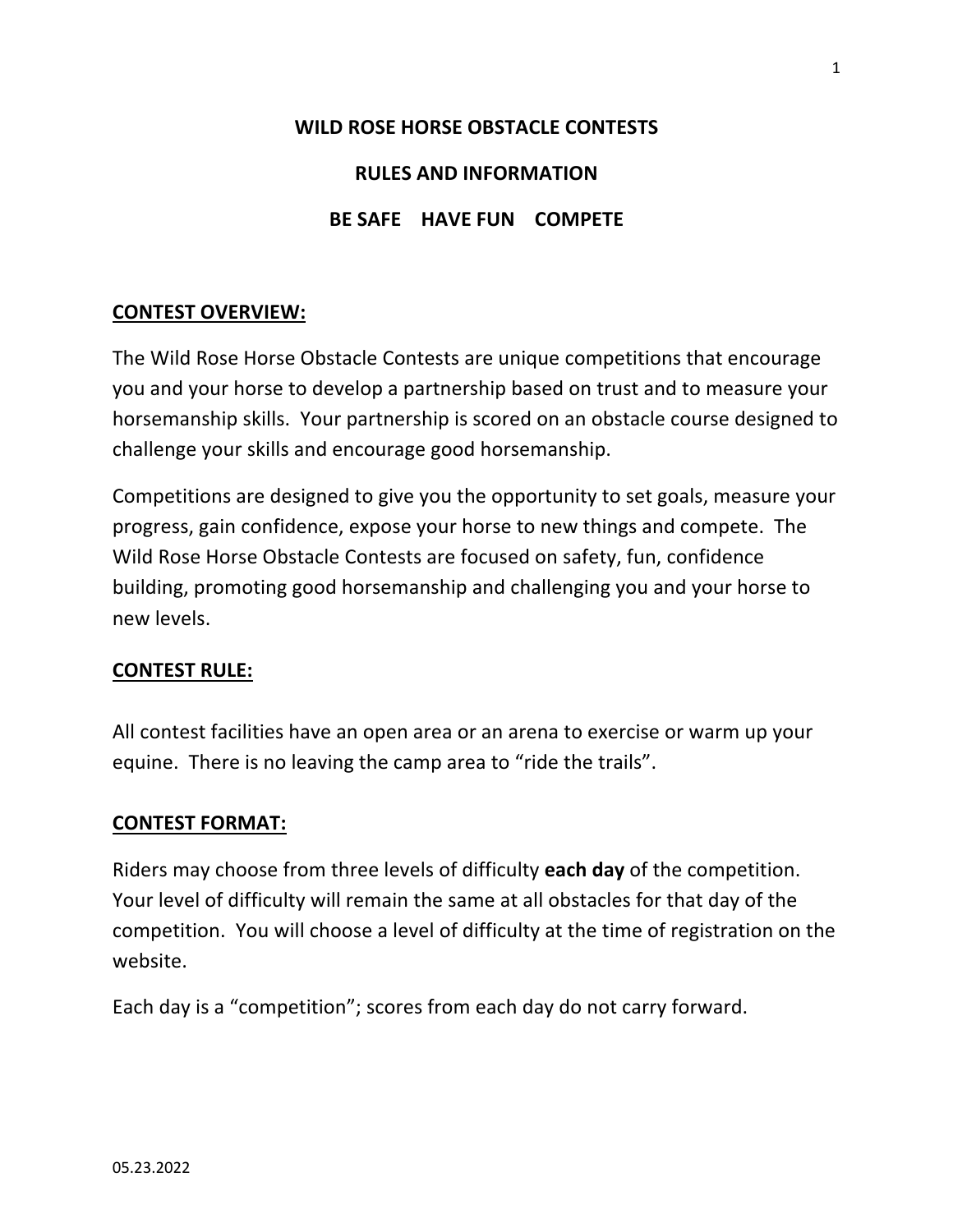Ribbons will be awarded from first through sixth place in each division on each day of the competition. Ride the day. As participants you are only concerned with the day (not tomorrow or year-end events). After each day's competition, the question you should ask yourself is "how well did I help/encourage my horse today". Track your personal enjoyment, satisfaction, progress, stress level and skills.

Become a student – study, watch and feel how your horse responds to cues, how he expresses levels of relaxation and comfort with you, the environment and the obstacles.

# **CONTEST COURSES: 5 – 7 mile trail obstacle course with 6 obstacles**

# **CONTEST DIVISIONS:**

- **1. Novice Division:** For green riders and/or green horses. Open to all riders who have never been paid to ride, train or give lessons.
- 2. **Pleasure Division:** For riders and horses with experience (i.e., good trail skills – limited horsemanship/showmanship skills). Open to all riders and horses.
- 3. **Advanced Division:** Most difficult. Open to all riders and horses
- 4. **Youth Division:** Ages seven (7) through seventeen (17).
- 5. **Companion Rider:** Participates on the trail ride without trying the obstacles.

**Changing Division:** If a rider decides to change their division level after they have registered on line, they may do so: (1) at the time of check in on the day of competition, or (2) at the first obstacle of the competition. It is the rider's responsibility to advise the Scorer at the Registration Table as well as EACH judge at each obstacle.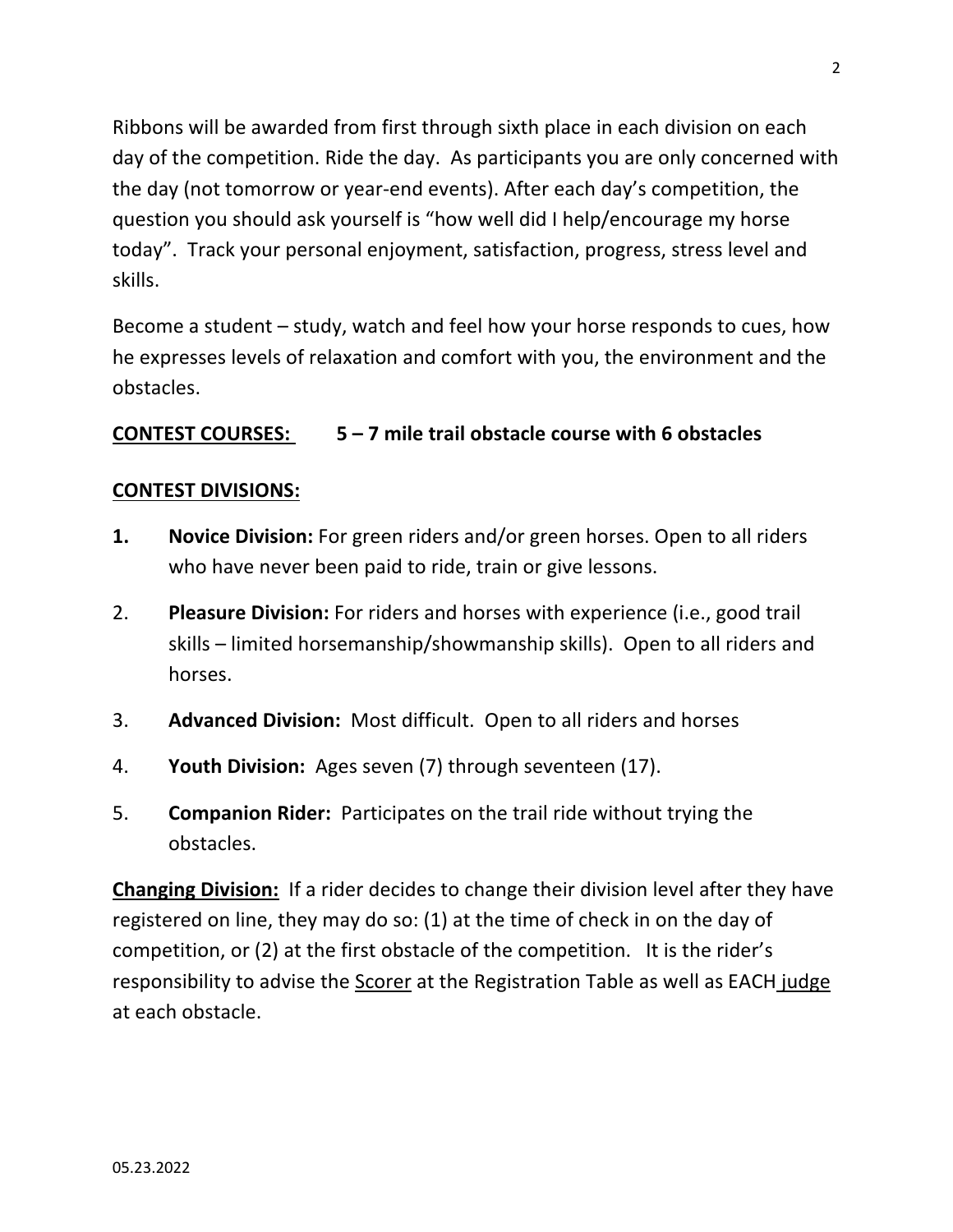**Moving to Higher Division:** A team (horse and rider combination) must move into the next higher division when three (3) wins (blue ribbons) are accumulated by said team in a division at a Wild Rose competition.

**EVENT FEE SCHEDULE:** See Fee Schedule regarding registration fees for adults, youth and companion riders. See the individual ride write-ups on the Bethany's Gait Ranch for Heroes' website for additional miscellaneous fees associated with each ride location. These fees are payable in cash at ride check in.

After you have registered on online and a situation arises that will prevent you from attending a competition, you must contact Wild Rose prior to the day of the competition to receive a credit. **Do not register online to use a credit**. You must call Wild Rose who will sign you up for the competition to use the credit.

This credit will stay on the books for six (6) months. After six (6) months, the funds will be considered a donation to Bethany's Gait.

**EVENT SAFETY: Helmets are required for riders under eighteen (18) years of age.** For adults, helmets are encouraged.

Minimum age for rider's participation is seven (7) years old. Youth (under eighteen (18)) must have an adult accompany them on the trail.

Competitors and parent/legal guardians of youth assume all responsibility when on the grounds at each host facility.

Facility fences are not appropriate places to tie your horse.

It is your responsibility to keep yourself safe as well as those in close proximity. Be aware of your surroundings.

Obstacles are designed with safety in mind. However, if you feel an obstacle is beyond the ability of you and/or your horse, you may skip that obstacle.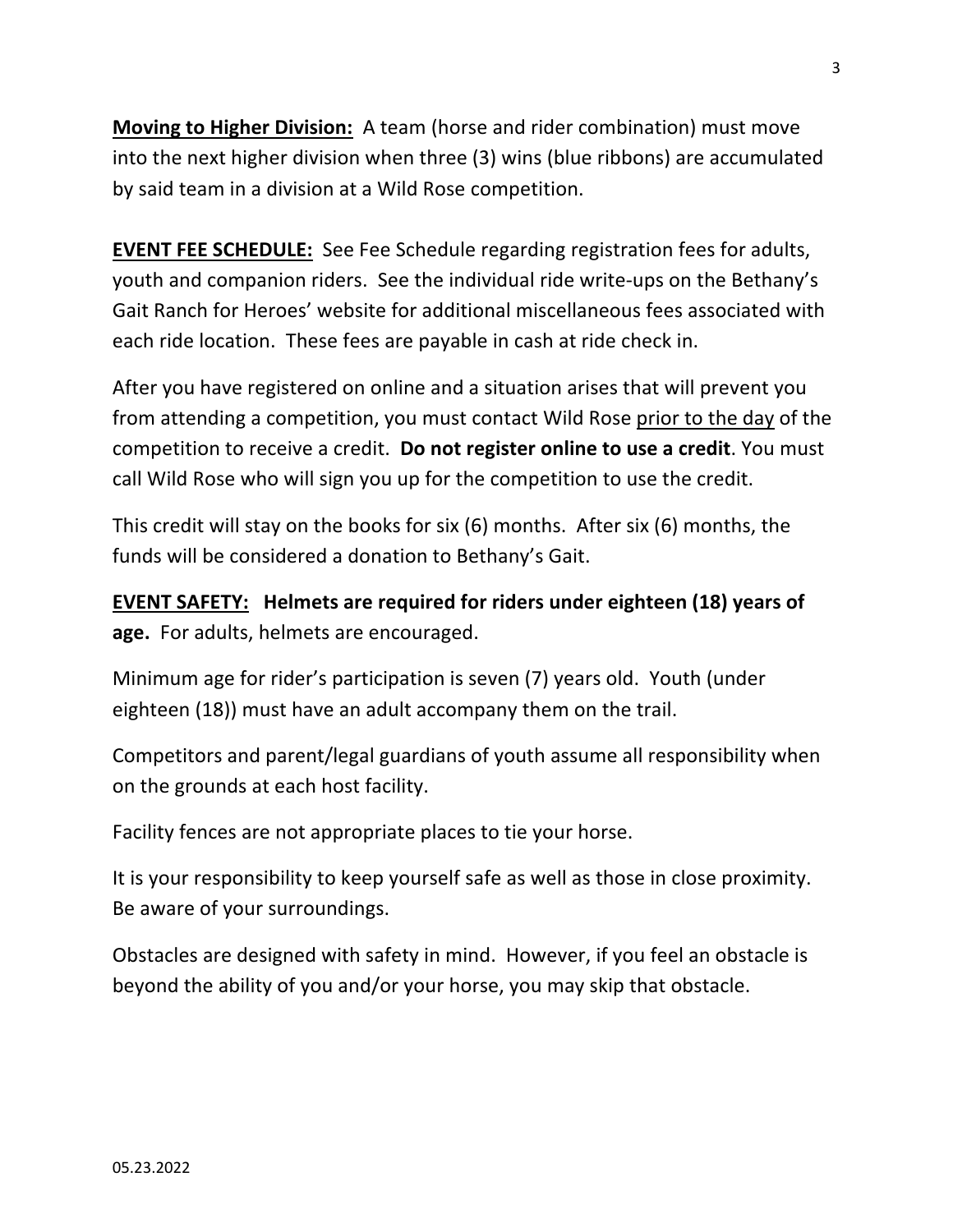**HORSE ELGIBILITY:** Open to any breed and riding discipline. Horses may enter each competition only once. You are limited to one (1) horse at each competition. You **MAY NOT** have two (2) horses at a competition facility. All horses on site must be entered in and compete in the competition.

**RIDER ELGIBILITY:** Minimum age for rider is seven (7) years old. Youth under eighteen (18) must have an adult accompany them on the trail.

## **RIDERS PROTOCOL/RESPONSIBILITIES:**

- 1. Be safe.
- 2. Riders must exhibit "control" of their horse at all times and in all situations, whether on or off the course; violations are subject to disqualification.
- 3. Be timely. Listen for the cowbell.
- 4. You **MUST** attend Riders' Meeting prior to each day's competition.
- 5. To facilitate flow of event, riders are strongly encouraged to study the obstacle sheet while riding to the next obstacle.
- 6. When approaching obstacle and judge, you must give number, name and division level (novice, pleasure advanced, youth, companion) at which you are competing for that day.
- 7. Do not interfere with other riders during an obstacle performance; stay back; be quiet.
- 8. No trail short cuts disqualification.
- 9. Do not engage judges as to your scores or performance during or after a competition. Scores and judges comments will be emailed to you.
- 10. If slow group is ahead of you, and you want to pass, request permission and proceed slowly.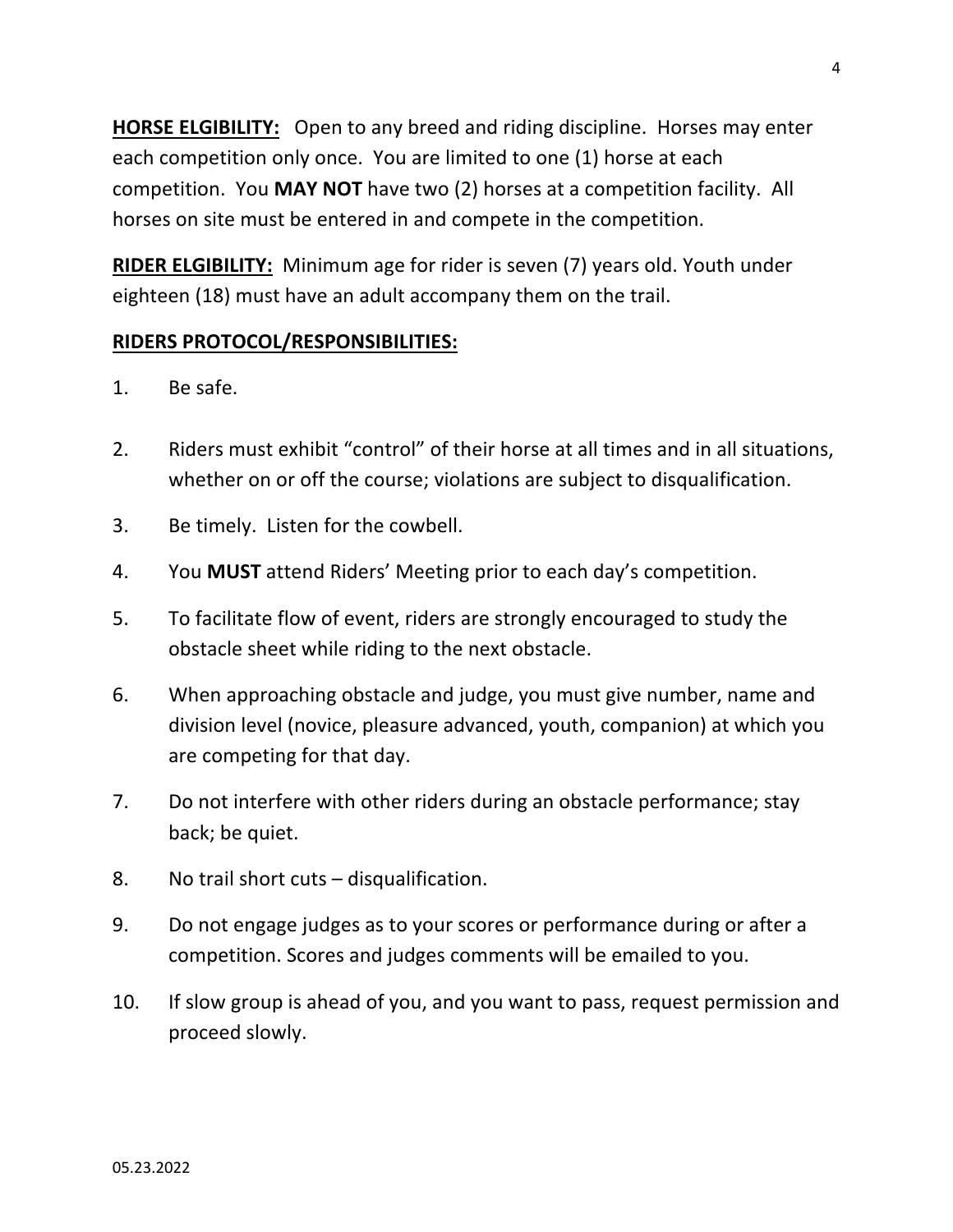- 11. Generator usage: Be considerate of others when parking near others and running your generator. Please limit use of your generator to minimize disturbing your neighbors and others. They are two types of generators: (1) quiet, and (2) noisy. Be considerate so we don't have to set generator hours.
- 12. Practice the Golden Rule.

**TACK AND ATTIRE:** Shoes or boots with a ½ inch or more heel are mandatory. Dress should be appropriate for the weather and the event, neat and functional. No shorts or sneakers. **Helmets are required for riders under eighteen (18) years of age.** For adults, helmets are encouraged.

Horses must wear a saddle; bareback pads not acceptable.

Tack must be safe, humane and in good working condition. If Wild Rose Management or judges determine an item to be unsafe or not humane, you may correct the problem and return to the course if you do so in a timely manner.

Horses must wear some type of bridle with two reins or a loop rein attached to each side of bridle. Horses may be shown with 1 hand or 2 hands in snaffle, bosal, hackamore, or shank bit. Halters with lead ropes are not considered a bridle. The rider must exhibit "control" of their horse at all times and in all situations.

## **MANAGEMENT:**

Wild Rose Management team and judges (Wild Rose Management) are solely responsible for review of all rule infractions.

Wild Rose Management reserves authority and right to refuse entry to and/or disqualify riders/horses at events at their discretion. This includes but not limited to safety violations, misconduct, disrespect directed toward any person, animal or property or other violations deemed inappropriate at the event.

Wild Rose Management has the discretion in a disqualification (DQ) situation to give riders a DQ at a specific obstacle, or DQ from the entire competition for the day.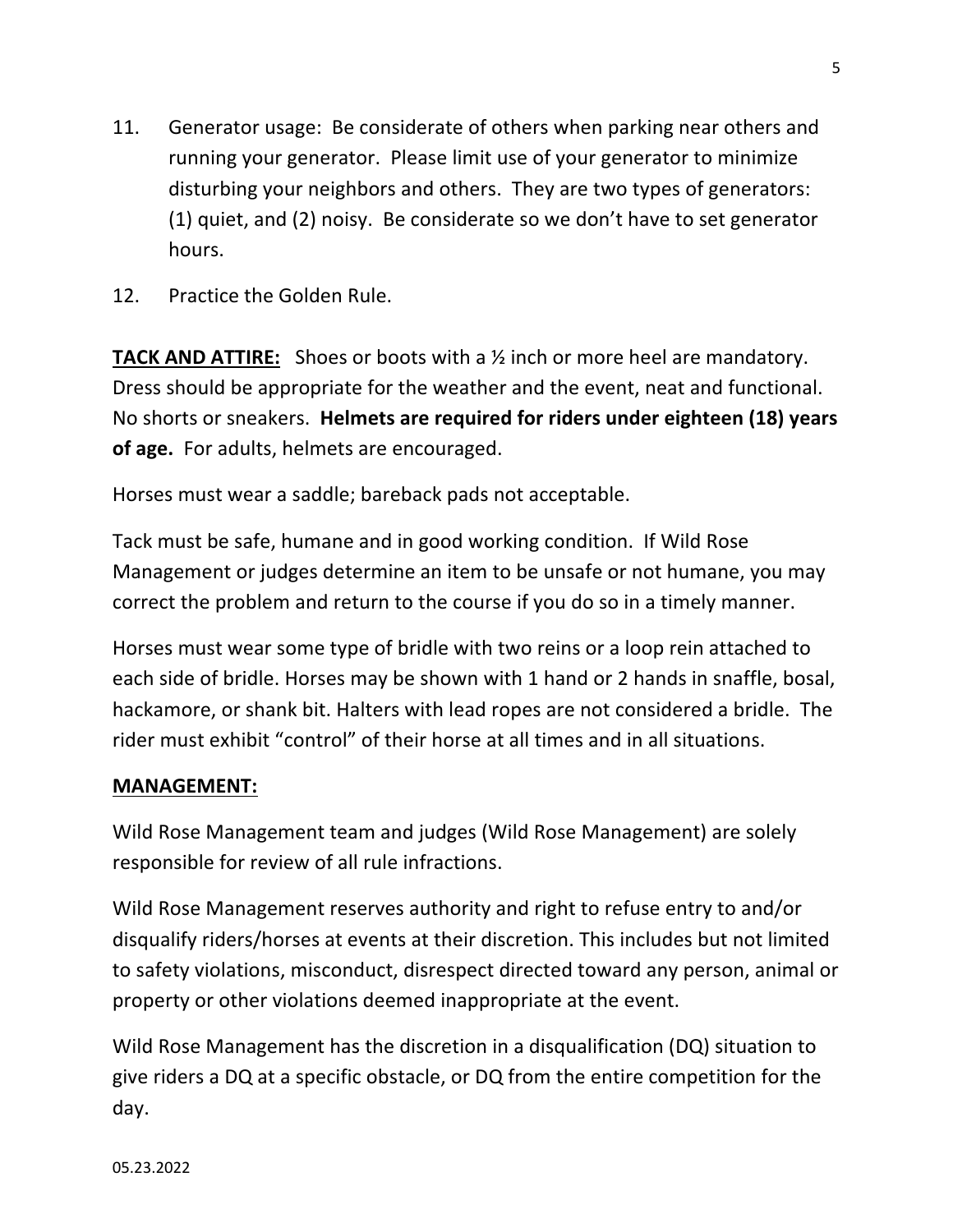#### **RULES:**

- 1. It is your responsibility to fully understand the course and rules.
- 2. You must sign all liability release forms at the time of check-in acknowledging your assumption of risk. Riders under eighteen (18) years of age must have parent/guardian signature on release form.
- 3. Equines must be serviceably sound and in good condition as determined by Wild Rose Management.
- 4. It is expected that each horse shall be treated humanely with kindness and respect all times. Horses should have the opportunity to display their great natural ability not hindered by drugs, surgical alterations or inhumane treatment. Wild Rose Management's position is to hold the highest standard of integrity in treatment and care of the horse.
- 5. Whining, moaning or complaining is discouraged. The object of our contests is to have fun and to better our horsemanship.
- 6. No horses on the course prior to the competitions or before their turn.
- 7. No stallions allowed on site.
- 8. Known kickers must wear a red ribbon in their tail.
- 9. It is permissible to change rein hand to work through the obstacles.
- 10. Please respect the facility, treat it well and clean up after yourself. Leave no trace.
- 11. Wild Rose Management has the right to add additional rules as necessary. Rule additions will be posted at the registration table or announced at the Riders' Meeting.
- 12. Coaching riders after they pass start cones is prohibited. Coach will be penalized.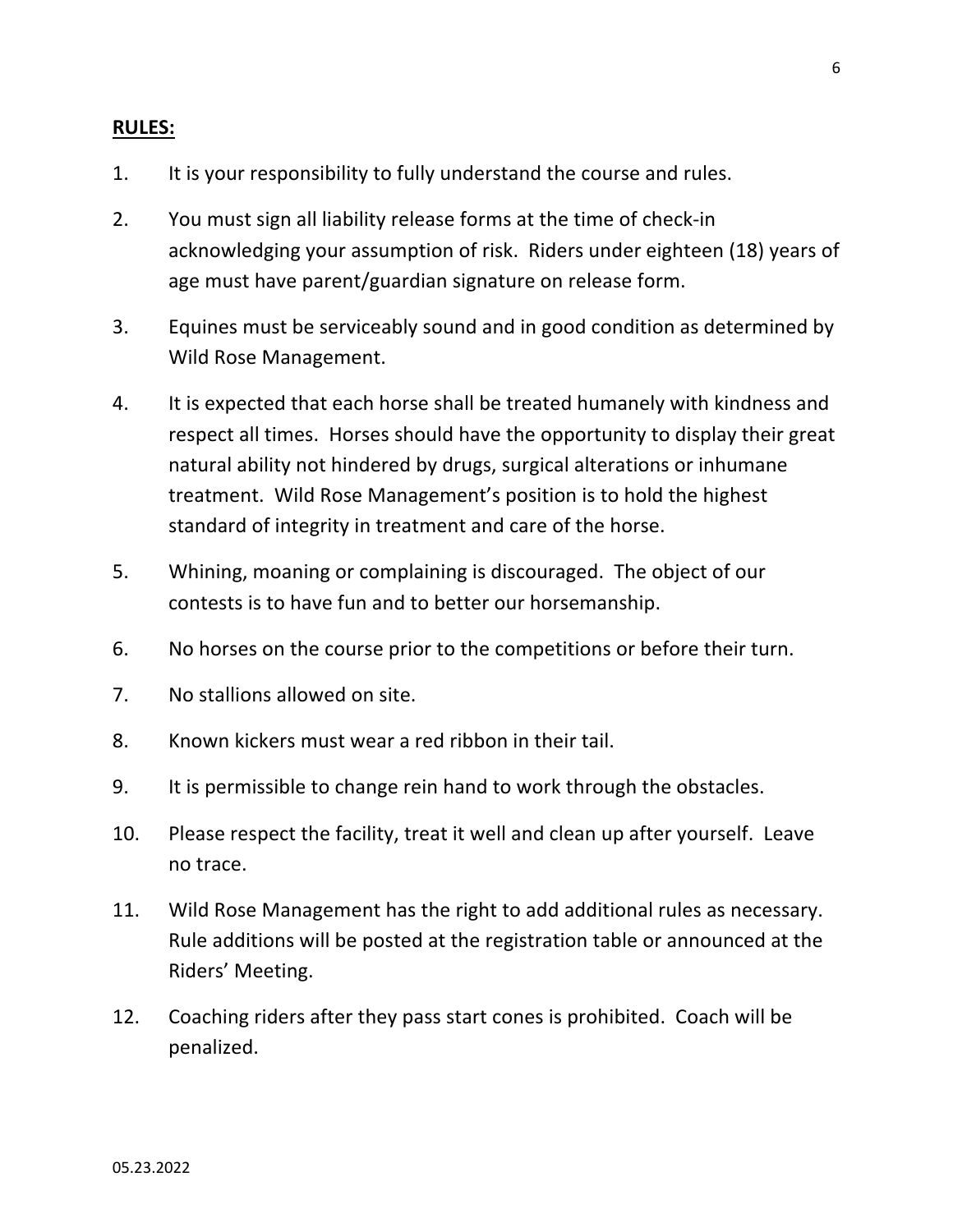- 13. Riders approaching an obstacle shall stay back, be quiet and not interfere with riders engaged at an obstacle.
- 14. Use of any performance enhancing pharmaceuticals that are not considered "over the counter" are prohibited.
- 15. A fall of a rider from a horse anywhere on the course or in camp is a disqualification.
- 16. A horse "going down" anywhere on course will be a disqualification. Going down is defined as when any part of the horse above the knee touches the ground (falling, rolling, etc.) and will be a disqualification.
- 17. Use of equipment that restricts movement of horse's head (i.e., martingales and tie downs or draw reins) is not allowed.
- 18. Riders using harsh training methods or excessive force anywhere on the premises of the event are subject to disqualification.
- 19. You may not consume alcoholic beverages before or during the ride. You will be disqualified if it appears that you are using drugs or alcohol.
- 20. If permitted on facility, dogs must be on a leash at all times or contained in vehicle or trailer. If left unattended, they must be kept in your trailer and not disturb other people. Please pick up after your dog at all event locations. NO DOGS ALLOWED ON THE TRAILS or in proximity to any horses. This is coyote country – do not tie your dog to your trailer and leave it.

**CONTEST OBSTACLES:** Most obstacles will come from this list. Wild Rose Management has the right to be creative. Riders may be required to move forward, back, side pass, up, down as required by the obstacle description.

- 1. **Gate:** opening, passing through and closing the gate
- 2. **Crossing Obstacle:** poles, logs, bridge, water, ditch, tarp, carpet, box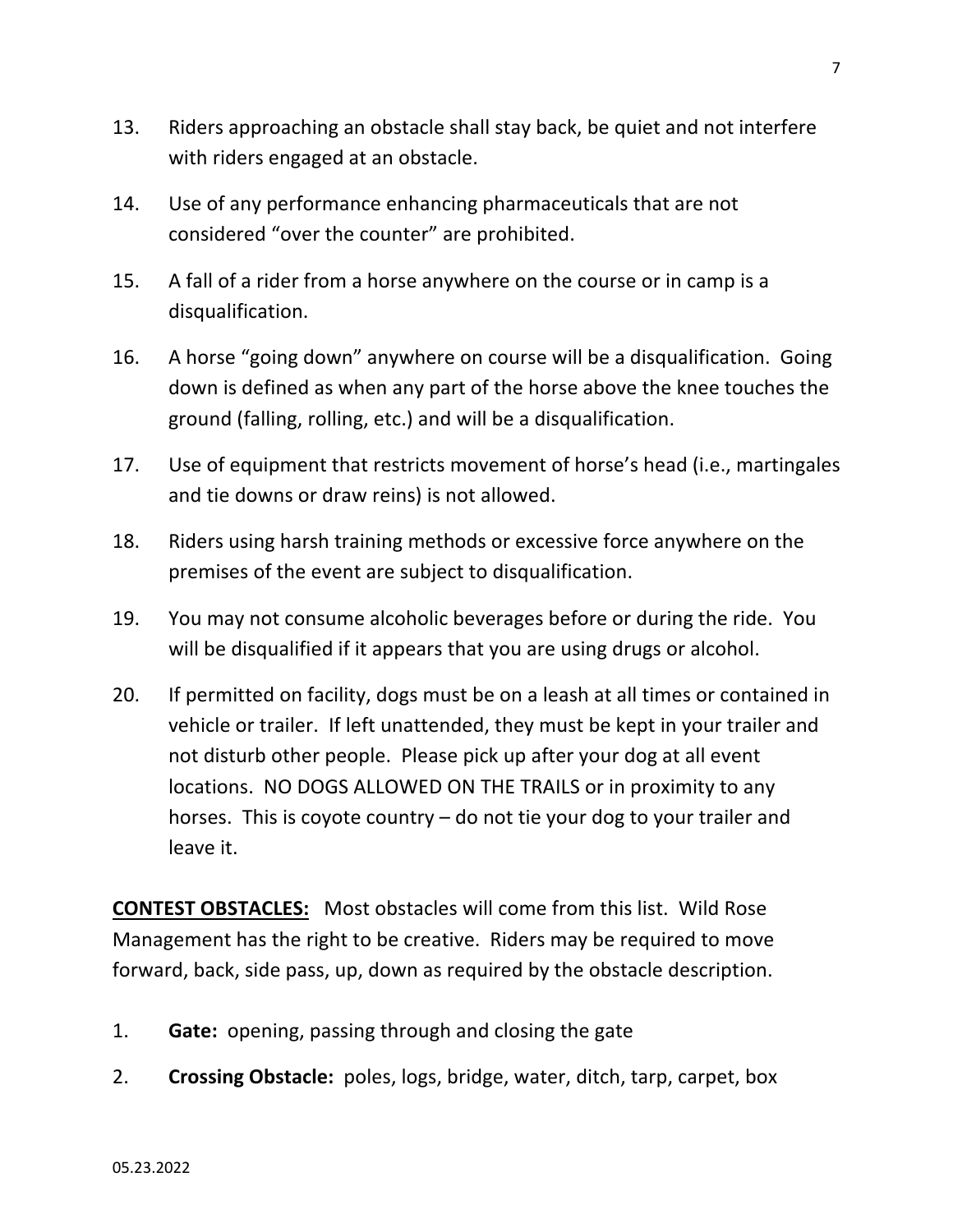- 3. **Dragging Obstacle**: log, tire, tarp, pallet, Boneless Bob, etc.
- 4. **Remove, carry and replace an item**: slicker, bucket, ball, flag, saddlebag, mailbox
- 5. **Jumps**
- 6. **Natural terrain**: brush, sticks, downfall areas, ravines, hill, debris
- 7. **Mounting:** from fence, block, log, ravine
- 8. **Circles or straight line:** walk, trot, lope, lead changes, transitions, yield diagonally

#### 9. **Picking up horses' feet**

- 10. **Maneuvers:** pivots, rollbacks, stops, weaving or pattern, slingshot
- 11. **Water:** crossing, sprinkler, carry, creek, squirt guns
- 12. **Stop/halt from different gaits**
- 13. **Sensitizing opportunities:** moving vehicles, hikers, bikers and others

#### **JUDGING:**

Obstacles are not timed. The obstacle judge will allow sufficient time for horse rider team to demonstrate their skill at completing the obstacle. When the judge excuses a rider to move on to the next obstacle, judging is completed. These events are competitions and not training situations.

Each judge will score based on what the rider and horse accomplish at the obstacle. We encourage you to accomplish as much as possible at each obstacle. Simply going through the start and/or end cones will earn the rider a score. If you pass on an obstacle, both you and horse receive a "0" for that obstacle.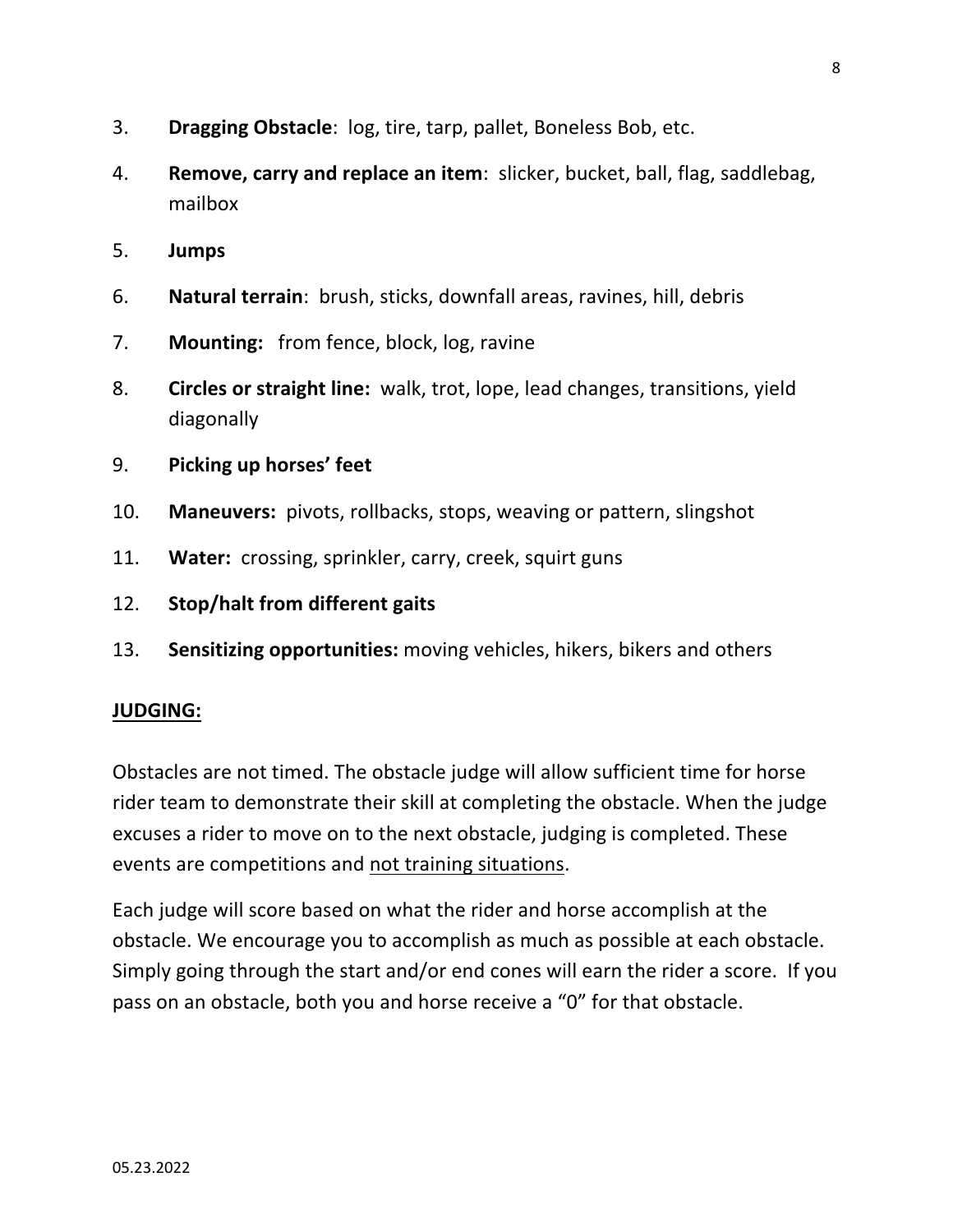You will perform the required trail pattern individually. The best trail horse will be willfully guided with no apparent resistance. Any movement made by the horse on its own or deviation from the pattern must be considered a penalty. Credit will be given for horsemanship, smoothness, calmness, finesse, forward motion, control, attitude, quickness and authority in performing the various obstacles. The contests are intended to display the versatile working ability of a horse. A good horseman will never endanger themselves or their horse. A good working relationship between the horse and rider should be rewarded. You will be penalized for harshness with hands and rewarded for soft quiet hands.

Riders must abide by the ruling of the judge. All judges' decisions are final.

If a judge can see you, they have authority and responsibility to enforce the rules.

Judges are instructed not to engage with riders or anyone regarding a rider's strengths, weaknesses or scores at an obstacle on day of competition. Scores and comments will be emailed to the participants within a few days.

Judges have complete authority at their obstacle. Riders shall comply with all judges' instructions.

Judges will engage with you to explain the obstacle and answer questions, but once you pass the start cones, they will not respond.

**SCORING:** Each obstacle will be worth up to a maximum of twenty (20) points – ten (10) points maximum for the horse and ten (10) points maximum for the rider.

**TIES:** Exceptional performance completed by horse and/or rider may earn a plus from the judge. In case of ties, the total number of pluses per horse and rider will break the tie; next tie breaker will be decided by determining the hardest obstacle for that day and breaking tie will be the best score in completing that obstacle. If need be, this process may be continued until we have a "winner".